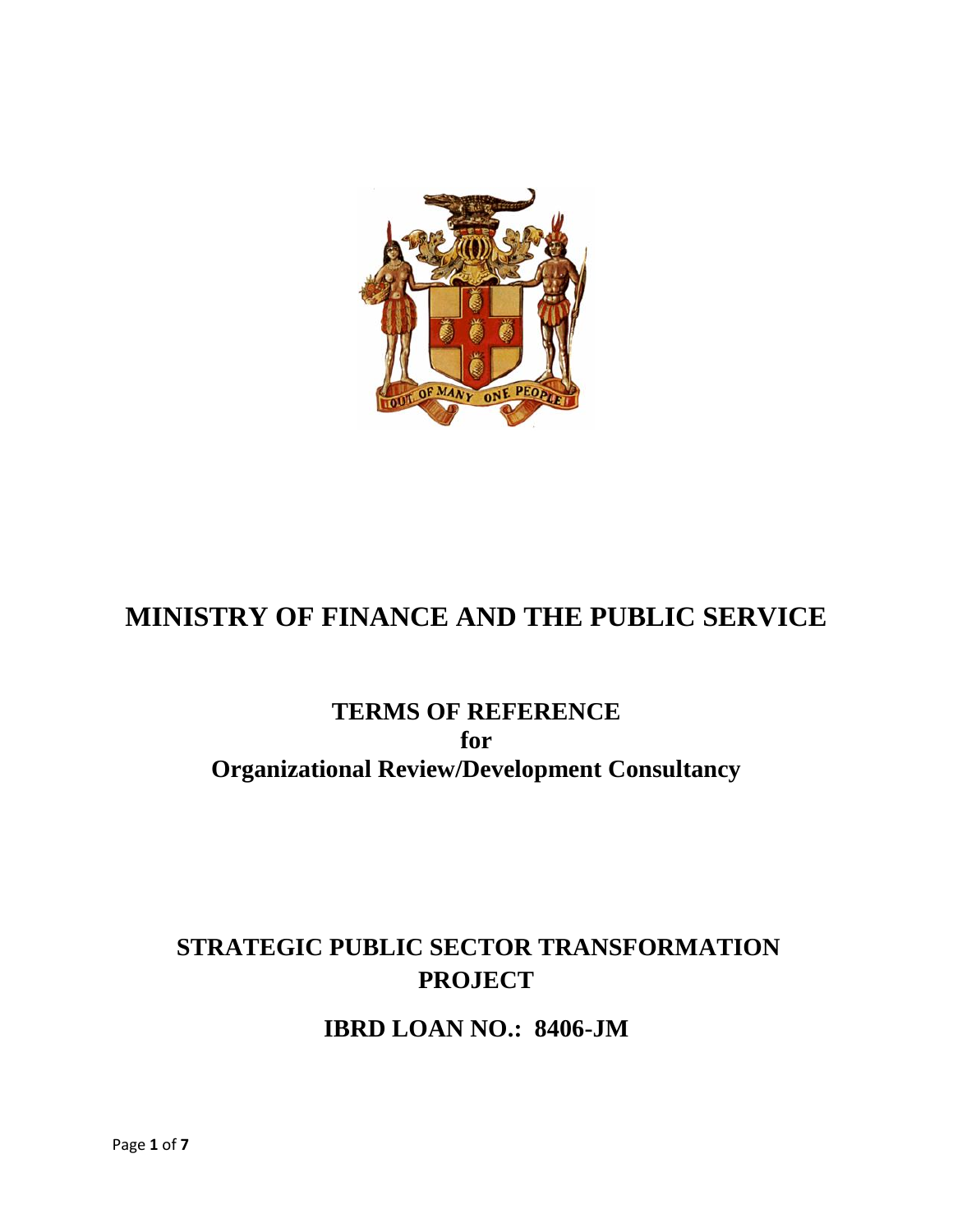## **1. RATIONALE FOR THE CREATION OF A PUBLIC INVESTMENT MANAGEMENT SYSTEM (PIMS) IN JAMAICA**

The Government has committed to strengthen Jamaica's public investment management system, as part of a comprehensive public financial management (PFM reform) agenda. This reform has seen the incorporation of public investment management as part of an enhanced fiscal governance framework that seeks to increase fiscal surpluses over time and concurrently reduce the debt to gross domestic product (GDP) ratio so that public resources can be allocated to public investment and other activities that have the potential to contribute to growth in the economy.

Cabinet Decision No 38/13 of October 2013 gave approval for the institutionalization of the Public Investment Management System (PIMS) and, in doing so, standardize the treatment of public investment across the public sector with respect to the entire project cycle.

Public investment projects are **"***investments that require planning, execution, monitoring and evaluation carried out as an integrated set of activities aimed at meeting a development objective, at a specific cost and within a defined timeframe***"** *(Section 48A, FAA Act Amendments 2014)*. The Financial Administration and Audit Act (FAA Act) (Amended), 2014<sup>1</sup> sets out the elements of the strengthened Public Investment Management System (PIMS) which will seek to create a *common framework for the preparation, appraisal, approval and management of all public investments in Jamaica, irrespective of the source of funding or procurement and implementation modalities.* A key element of the system is the Public Sector Investment Programme (PSIP); a rolling 5 year plan of Cabinet approved public investment projects.

Since these amendments, more legislative and regulatory work has been done to further refine the PIMS and, by extension, the PSIP. In February 2015, additional amendments to both the FAA and PBMA provided for exceptions to the definition of public investment. The exception limits public investment to those undertaken by entities within the specified public sector. The specified public sector is defined as the public sector minus those entities that will be certified as commercial by the Auditor General and, therefore outside of the fiscal rules, as at April 1, 2017. It is anticipated that only a few entities will qualify and the specified public sector will encompass much more than 90% of the public sector. The ambits of the PIMS and PSIP, therefore, is quite extensive in scope.

 $1$  Gazette 31<sup>st</sup> day of March 2014, enacted April 1, 2014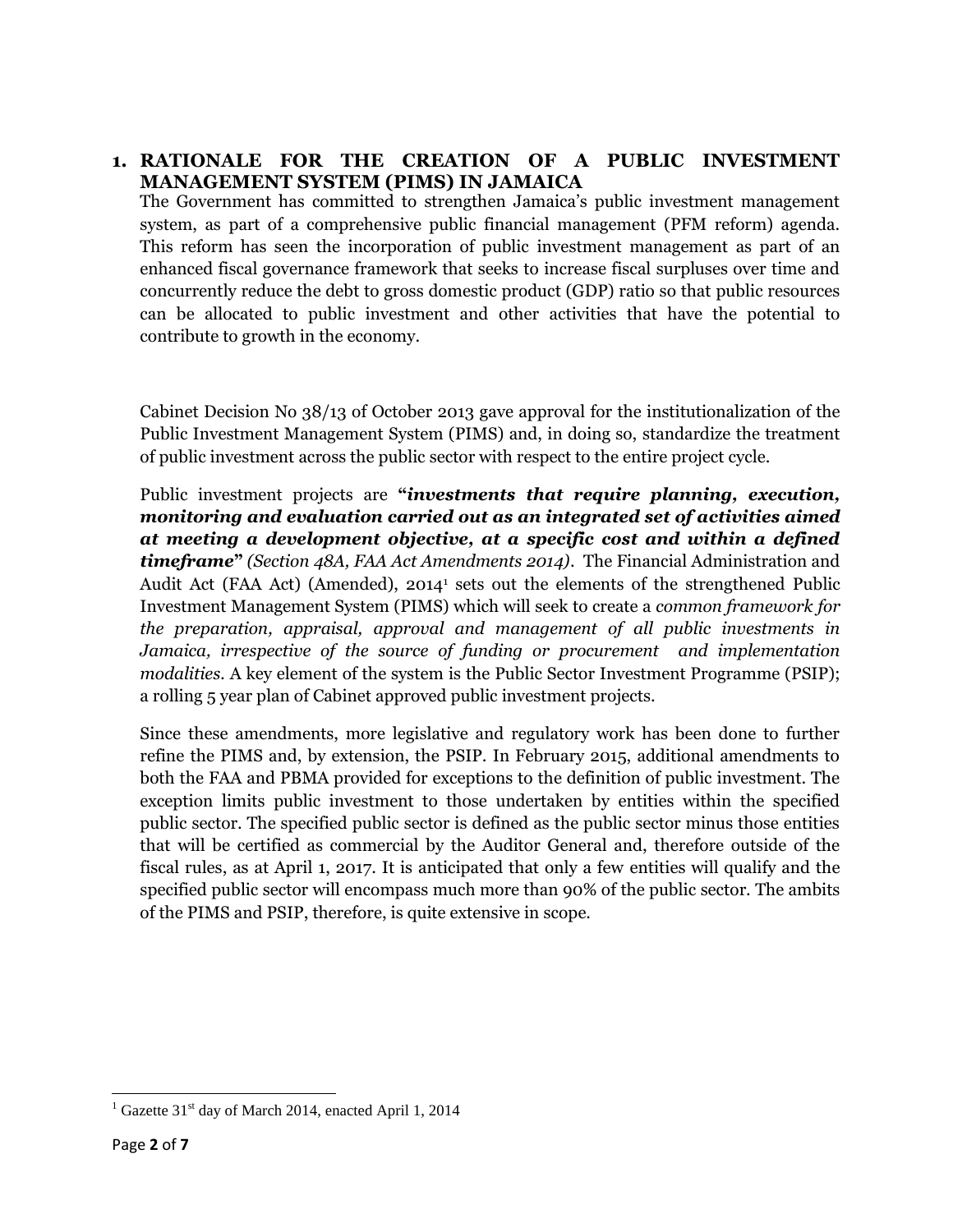## **PUBLIC INVESTMENT MANAGEMENT COMMITTEE (PIMC)**

The PIMC is the body mandated by law to conduct the appraisal and prioritization of investment proposals and for recommending projects for approval by the Cabinet. This Committee is chaired by the Minister of Finance, and comprises other Ministers of Government and senior-level technocrats from key development agencies

The PIMC is mandated to conduct the screening of all public investment proposals to ensure consistency with government's strategic objectives; reviewing all projects for technical, financial, economic and environmental feasibility; prioritizing projects and making recommendation to Cabinet for their inclusion in the Public Sector Investment Programme (PSIP); reviewing project performance, monitoring risks to the achievement of objectives. The PIMC is guided by a Terms of Reference (TOR) which details its scope of work and operational procedures.

## PUBLIC INVESTMENT MANAGEMENT SECRETARIAT (PIMSEC)

The PIMC is supported by a secretariat, the PIMSEC, which is responsible for undertaking the technical work of project appraisal and advising the PIMC with respect to the viability/feasibility – (economic, technical, financial, social and natural environmental) of public investment proposals presented by public entities within the Specified Public Sector (SPS). PIMSEC's appraisals must consist of all, or most of the following elements:

Why the project is needed: the strategic justification for the proposed project, i.e. which specific policy objectives the investment is set to fulfil.

The costs and benefits to society: This assessment is typically conducted by comparing a proposed project with alternative ways of achieving the same objective, considering the sustainable ways the society can benefit over the life cycle of the investment.

How the project will be implemented and the associated risks: This should define how the project will be carried out in terms of technical design, management arrangements and approaches to procurement. It should also identify key risks, assess the potential impacts, and develop plans for mitigation and/or management.

The financial sustainability and fiscal impact of the proposed project: This appraisal should specify how the project will be financed and the expected monetary cash flows (i.e. expected expenditures/expected benefits)

Decisions on whether to proceed with a public investment project are based on accurate information about the estimated costs and benefits. The PIMSEC is responsible for identifying and managing the risk of 'optimism bias' which may come from the proposing authority. This bias, may result in an overestimation of the benefits and an underestimation of the costs of project proposals.

PIMSEC is currently staffed by consultants who are paid outside of the government salary structure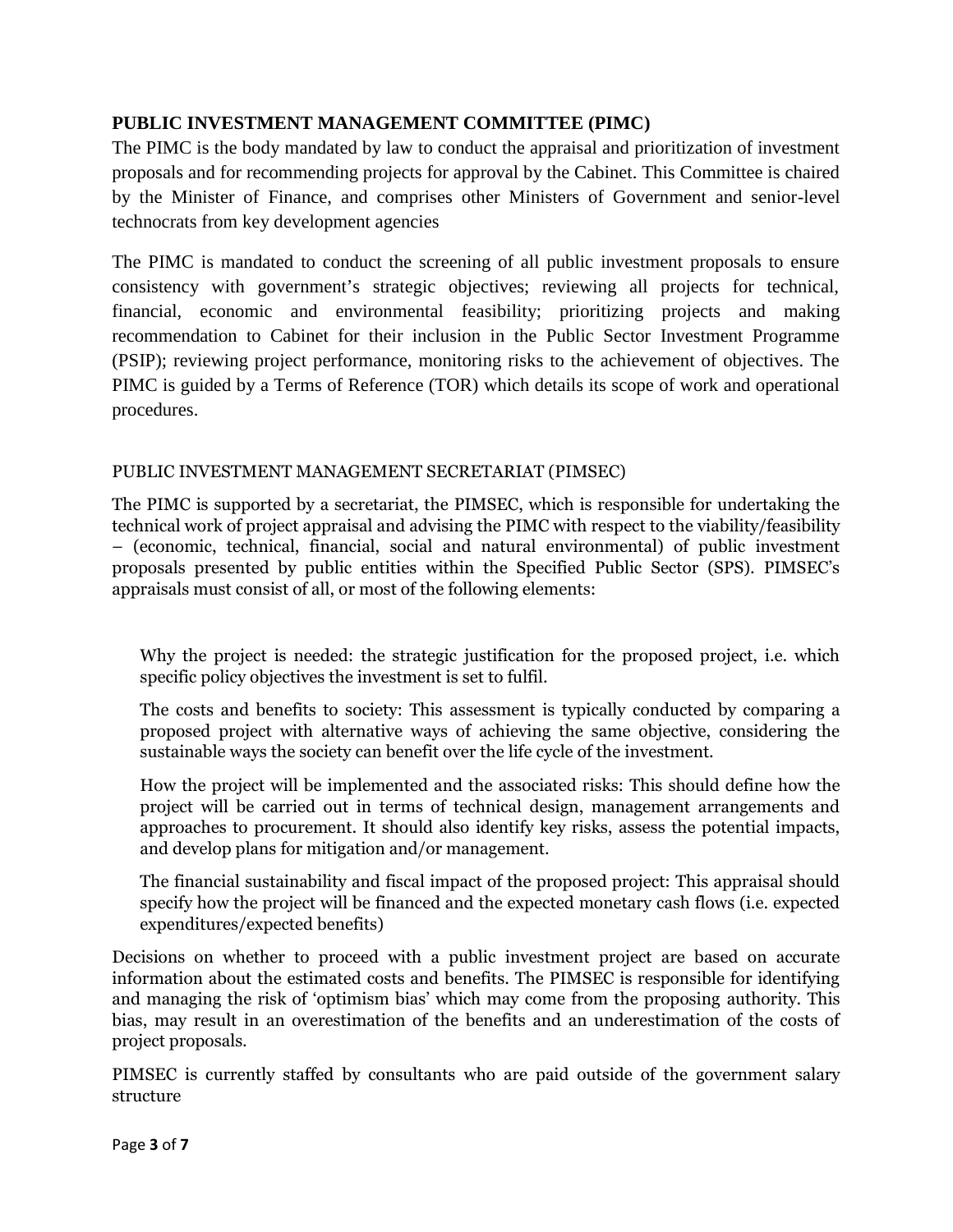#### PIMSEC - TECHNICAL REVIEW COMMITTEE

The work of the Secretariat is supported by a Technical Review Committee (TRC), comprising a cross section of subject matter experts drawn from the Ministry of Finance and The Public Service, the Office of the Cabinet, The National Environmental and Planning Agency, Planning Institute of Jamaica and the Development Bank of Jamaica. This committee is chaired by the Director General of the Planning Institute of Jamaica and provides an added layer of independence, transparency and accountability within the PIMS.

#### **2. STRATEGIC PUBLIC SECTOR TRANSFORMATION PROJECT**

The Project Development Objective (PDO) is to strengthen public resource management and support selected public sector institutions in facilitating a more enabling environment for private sector growth.

#### **COMPONENTS**

| Component I:<br>Component II:                  | Strengthening the Public Investment Management System<br>Strengthening the Budget Preparation Process and Results-Based<br>Budgeting (RBB) |  |  |                                                     |  |  |  |
|------------------------------------------------|--------------------------------------------------------------------------------------------------------------------------------------------|--|--|-----------------------------------------------------|--|--|--|
| Component III:<br>Sustainability               |                                                                                                                                            |  |  | Adaptive Public Sector Approaches to Promote Fiscal |  |  |  |
| Component IV:<br>Component V:<br>Component VI: | Modernization of the Accountant General's Department.<br>Fostering Industrial Growth and Trade Facilitation<br><b>Project Management</b>   |  |  |                                                     |  |  |  |

#### **COMPONENT I**

The objective of this component is to improve public investment management through strengthening of the procedures, tools, institutions and governance mechanism of the system, and for the PSIP to incorporate public investment projects with estimated five-year operating and maintenance costs fully linked to long term development goals and mediumterm priority areas

This component will support the GOJ reform efforts through the following activities:

- (i) migration of the current web-based database to a robust platform to manage all information about public investment across the project cycle and linked to the budgeting and financial systems of the country (expected to be compiled into IFMIS);
- (ii) design and implementation of a public investment management training program for public sector;
- (iii)reviewing legislation and carrying out dissemination activities to integrate the PIMS with the administrative systems (including procurement and human resources);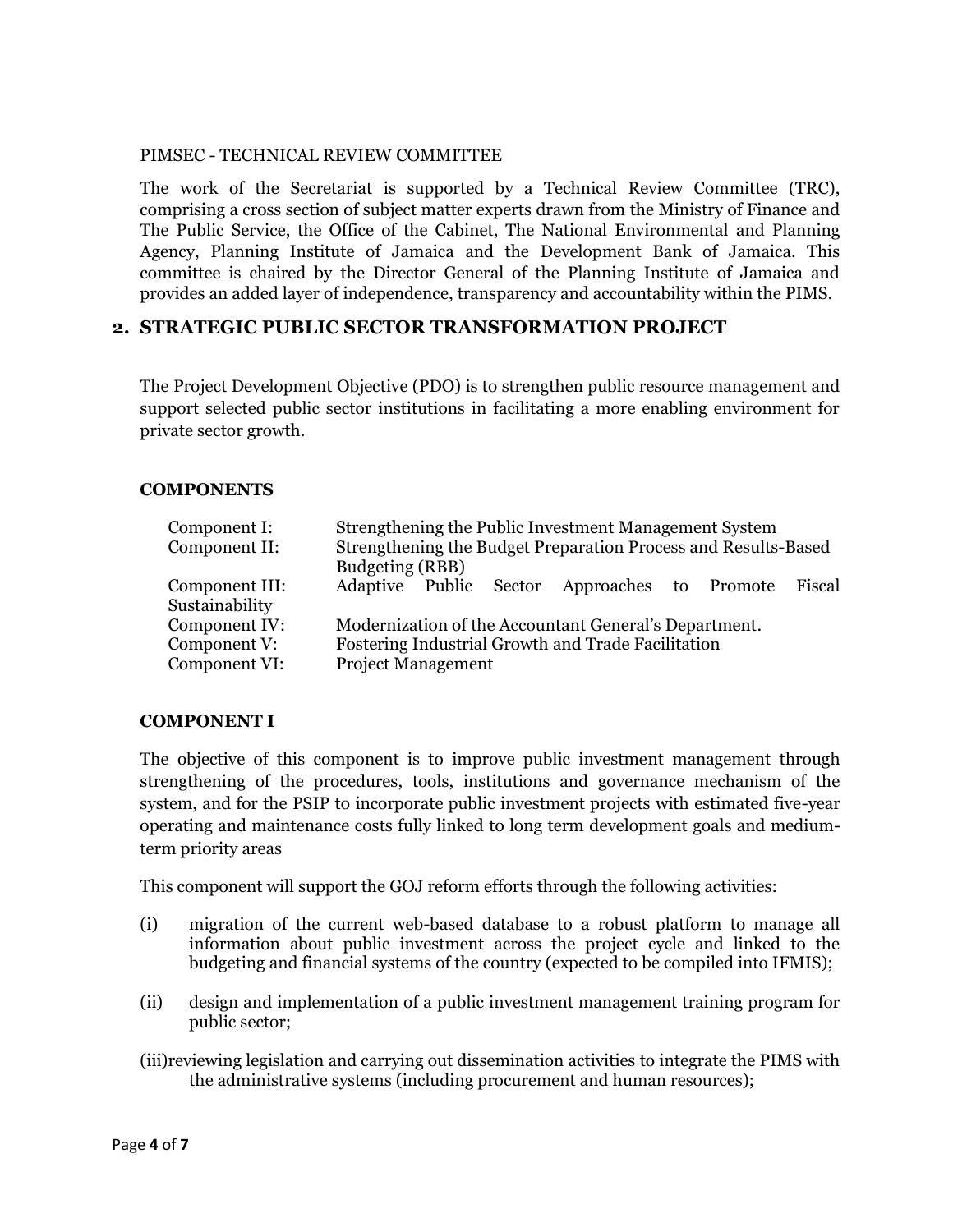(iv)strengthening monitoring through Citizens Participation;

- (v) designing a fund for the funding of pre-investment financial and economic analysis and post-investment evaluations of the Borrower's public investments; and
- (vi) provision of technical assistance for the implementation of the Public Financial Management Action Plan.

## **3. OBJECTIVES OF CONSULTANCY**

The purpose of this assignment is to conduct a review to determine the most effective and efficient institutional and management arrangement for the functions of the Public Investment Management Secretariat (PIMSEC) within the Government of Jamaica's Financial Management System.

## **4. SCOPE OF WORK**

Undertake a review of the functions within the Public Investment Management Secretariat (PIMSEC) to decide on the most effective and efficient arrangements for service delivery;

The Consultant will be required to:

- Review the existing vision, mission and strategic objectives of the Ministry of Finance and the Public Service and that of the Public Expenditure Division in relation to its overall mandate to determine the best strategic alignment of PIMSEC within the Government of Jamaica's Financial System.
- Develop a strategic plan for the PIMSEC through conducting visioning sessions, development of mission statement and goals and formulation of an output map and value chain
- Based on the identified strategy and programmes develop a functional design for PIMSEC
- Based on the functional design determine the best institutional arrangement to support the achievement of the stated strategic mandate
- Develop the appropriate organizational chart to support the institutional design
- Review legislation, regulations and policies around PIMSEC and the PIMS generally to ensure that the operations of the entity align with the existing government position as defined in legislation, regulations and policies. ;
- Review the operations of the PIMSEC to identify activities that support or do not support its mandate, and determine organizational overlaps and duplications that may exist among the wider portfolio or with other GOJ entities;
- Analyze the Strengths, Challenges, Opportunities and Threats (SCOT Analysis) of PIMSEC in relation to its current operations and performance;
- Conduct consultations with key stakeholders within the PIMSEC, in the Ministry of Finance and across the public service to determine client views of the services of the entity;
- In light of the mission, strategic objectives, stakeholder consultations, legislative review and the SCOT analysis, review the appropriateness of the current operating model and make recommendations where necessary;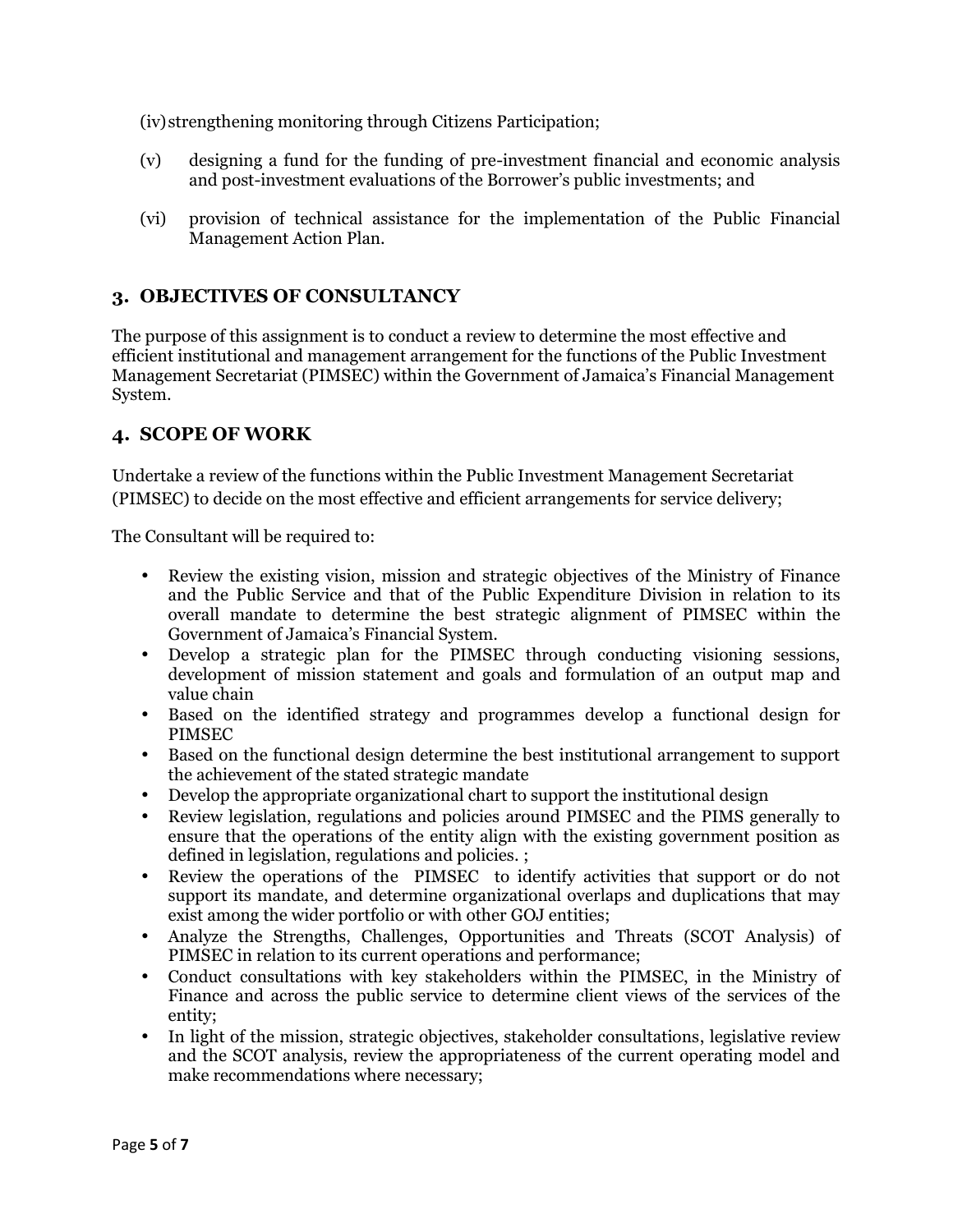- Develop a draft framework documenting the key required skills and competencies with clear identification of any new skills and competencies that would arise under the recommended operational model
- Recommend organizational changes based on findings and international best practice;
- Identify the best arrangement for the provision of support services (human resource management, office services, etc.) for the PIMSEC

## **5. METHODOLOGY**

The Consultant will be required to prepare a detailed methodology and work plan indicating how the objectives of the assignment will be achieved, and the support required from the Ministry.

| <b>Key Deliverables</b>                                                                       | <b>Proposed Timeline</b>                    | <b>Standard for Delivery</b>                                                                                                                                                                                                                                                                                                                                                                                                                                                                                                                                                                                                                                                 |
|-----------------------------------------------------------------------------------------------|---------------------------------------------|------------------------------------------------------------------------------------------------------------------------------------------------------------------------------------------------------------------------------------------------------------------------------------------------------------------------------------------------------------------------------------------------------------------------------------------------------------------------------------------------------------------------------------------------------------------------------------------------------------------------------------------------------------------------------|
| Work Plan and associated<br>1.<br>Gantt Chart outlining the<br>assignment to be<br>undertaken | 2 weeks after signing<br>of contract        | A time-bound Work Plan in Microsoft<br>Word identifying activities,<br>methodology and required resources,<br>this should be linked to a Gantt<br>outlining tasks, duration and start and<br>end dates. The format of the<br>document should be agreed prior to<br>submission                                                                                                                                                                                                                                                                                                                                                                                                |
| Draft Report on the<br>2.<br>Institutionalization of<br><b>PIMSEC</b>                         | To be determined by<br>the work plan        | The report should cover the<br>requirements in the scope of works<br>and should include:<br>Strategic Plan<br>$\bullet$<br><b>Organizational Structure</b><br>report/proposal including OD<br>Chart<br>Functional designs<br>٠<br>Framework on skills and<br>competencies required<br>HR Plan, Transition plan<br>$\bullet$<br>Job descriptions<br>$\bullet$<br>Stakeholder consultation<br>report<br>Recommendations for the<br>institutional arrangements for<br>the entity;<br>Advantages and disadvantages<br>in terms of service delivery and<br>efficiency;<br>Risk analysis in relation to<br>$\bullet$<br>implementation issues<br><b>SCOT</b> Analysis<br>$\bullet$ |
| Final Report on the<br>3.<br>Institutionalization of                                          | Three weeks prior to<br>the end of contract | To include final accept<br>$\bullet$<br>documents in 2 above                                                                                                                                                                                                                                                                                                                                                                                                                                                                                                                                                                                                                 |

## **6. DELIVERABLES**